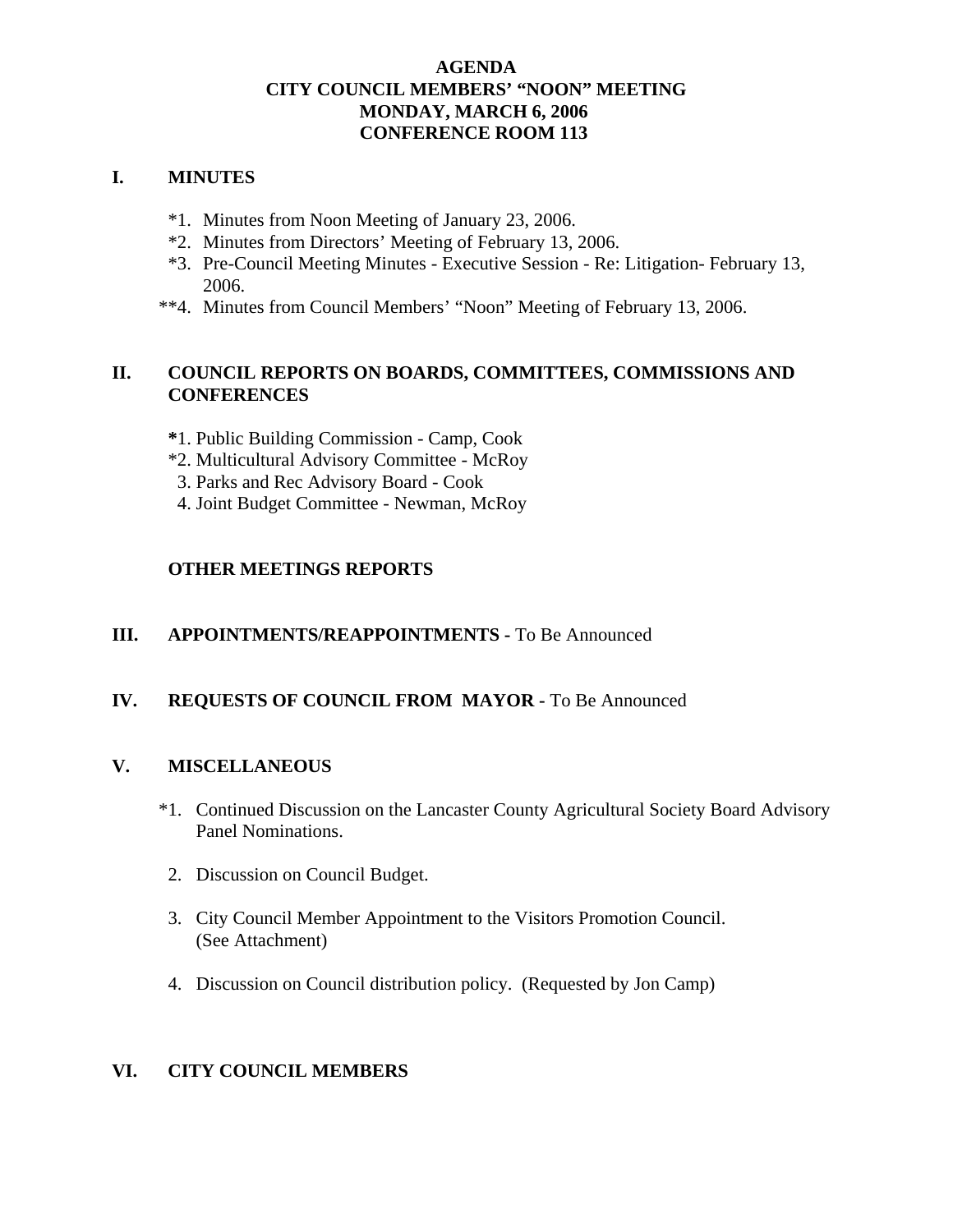#### **VII. MEETINGS/INVITATIONS**

- 1. Mayor's Award of Excellence and Reception Monday, March 13, 2006 at the City Council Meeting at 1:30 pm with Reception for Jason Brownell following in the Mayor's Reception Hallway, Second Floor of the County-City Building.
- 2. Chamber of Commerce Executive Reception for Gary Collins, Tractor Supply and Mike Stapleton, Telex Communications, Inc. - Tuesday, March 14, 2006 at the Lincoln Chamber of Commerce, 1135 "M" Street, Third Floor. RSVP to Chamber.
- 3. City of Lincoln and Lancaster County 2006 Environmental Awards Ceremony Thursday, April 27, 2006 at 12:00 Noon to 1:30 pm at the Nebraska Champions Club, 907 Stadium Drive. Formal invitations to be sent later.
- 4. Sierra Club Cocktail Reception and Dinner Thursday, March 9, 2006 at 6:00 pm, Cocktail & Reception; and 7:00 pm for Dinner and Speaker at the Tip Top Building, 1502 Cuming Street, Omaha, NE. RSVP: Phone:(402) 933-5793.
- 5. Matt Talbot Kitchen and Outreach "Feeding the Soul of the City" Thursday, March 23, 2006 at 6:00 pm for Social Hour and 7:00 pm for Program and Dinner at the Country Club of Lincoln, 3200 South 24<sup>th</sup> Street. RSVP: Reservation Card to be Returned to Beth Gosselin, 6400 Pueblo Court, Lincoln, NE 68516

## **VIII. ADJOURNMENT**

**\* Held over from February 20, 2006 \*\* Held over from February 27, 2006**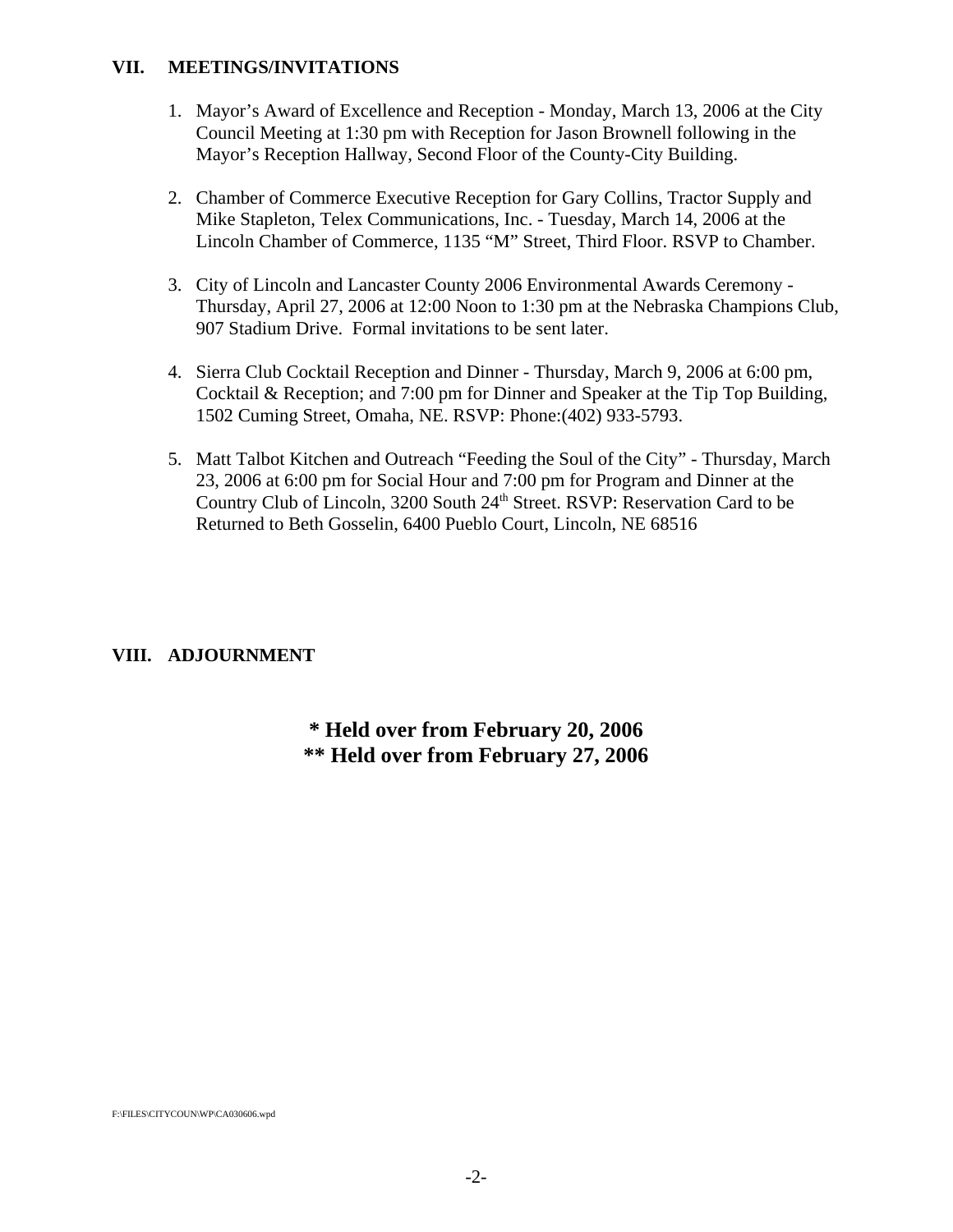**NCOLN** The community of opportunity

Chamber of Commerce

**IECEIVE.** 

FEB 222016 2IY COUNC!!  $GFRC$ 

February 20, 2006

Ken Svoboda, Council Member Lincoln City Council 555 S.10<sup>th</sup> Lincoln, NE 68508

Dear Ken.

Our contract with the County for tourism promotion (The Convention & Visitors Bureau) provides for the creation of a Visitors Promotion Council that consists of seven (7) individuals: three (3) hoteliers; and four (4) others who have historically been chosen from "related" industries.

Additionally, three (3) ex officio members are included: (1) from the City Council; (1) from the County Commission; and (1) from the University of Nebraska.

Currently, Ray Stevens serves from the County Commission and Michelle Waite from the University. Since Terry left the City Council last year, we have not had a representative from the city and would respectfully ask that you appoint a member to serve a four-year term. Obviously the choice of the Council Member is yours, but given their involvement downtown, it seems either Annette McRoy or Robin Eschliman would be logical choices.

As we begin the new year, we are anxious to complete the board make-up as we have many exciting initiatives before us.

Thank you in advance for your consideration in this matter.

Best regards,

J. Matt Carlson, President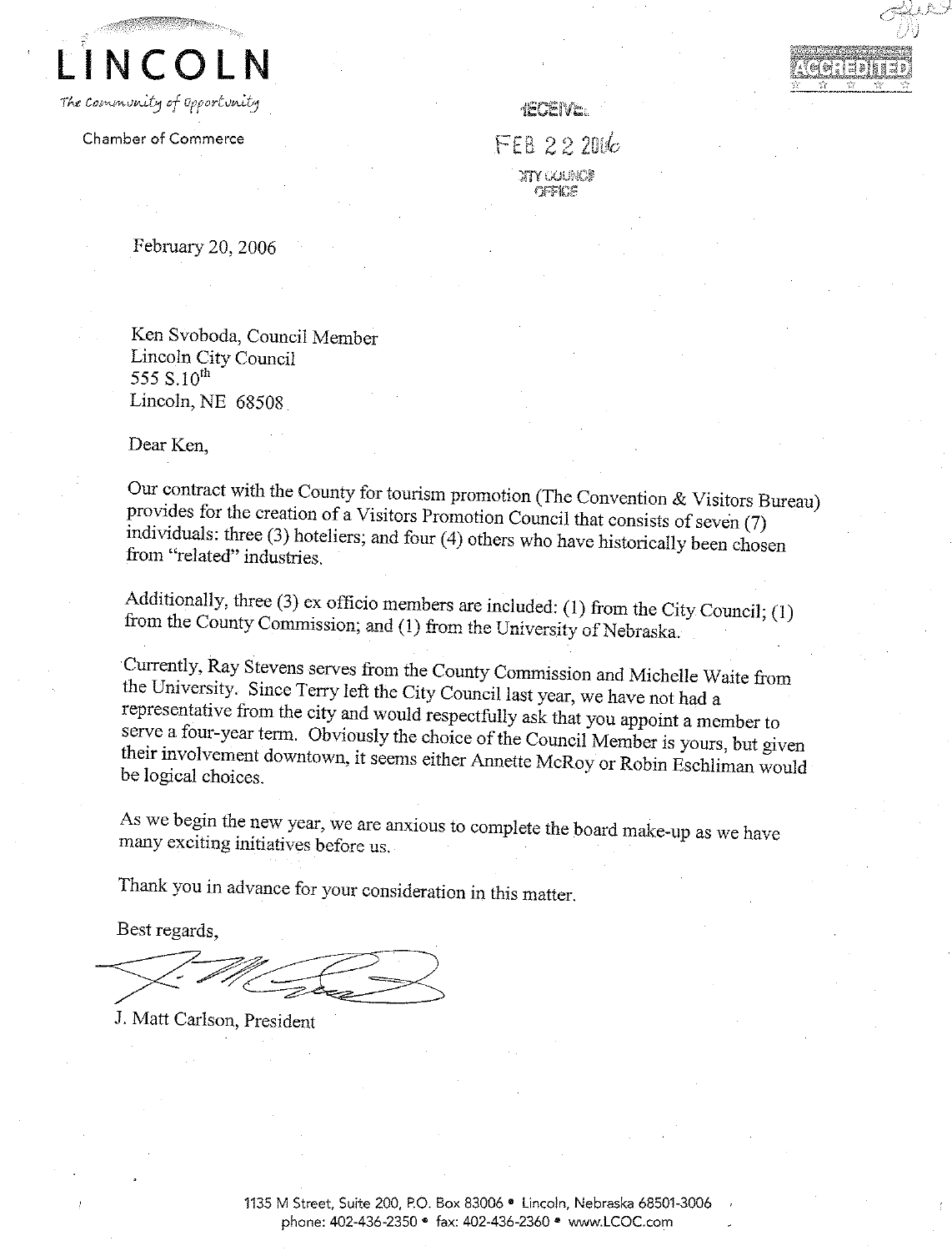### **MINUTES CITY COUNCIL MEMBERS' "NOON" MEETING MONDAY, MARCH 6, 2006 COUNTY-CITY BUILDING, ROOM 113**

**Council Members Present:** Ken Svoboda, Chair; Patte Newman, Vice-Chair; Jonathan Cook, Dan Marvin, Robin Eschliman, Jon Camp.

### **Council Member Absent:** Annette McRoy

**Others Present:** Mark Bowen, Ann Harrell, Rick Hoppe, Mayor's Office; Dana Roper, City Attorney; Tammy Grammer, City Council Staff; Steve Hubka, Jan Bolin, City Budget Office; and Deena Winter, Lincoln Journal Star Representative.

### **I. MINUTES**

- \*1. Minutes from Noon Meeting of January 23, 2006.
- \*2. Minutes from Directors' Meeting of February 13, 2006.
- \*3. Pre-Council Meeting Minutes Executive Session Re: Litigation- February 13, 2006.
- \*\*4. Minutes from Council Members' "Noon" Meeting of February 13, 2006.

Chair Ken Svoboda, by acclamation of the Chair, approved the minutes. No objections offered.

## **II. COUNCIL REPORTS ON BOARDS, COMMITTEES, COMMISSIONS AND CONFERENCES**

**\***1. **Public Building Commission** (Camp/Cook) - Cook reported on the Health Department expansion status. The tour was adjusted due to the date of the Building Commission meeting. Camp commented they will have occupancy, starting the move on the  $15<sup>th</sup>$  &  $16<sup>th</sup>$  of March.

Cook said various security issues of the Hall of Justice and Courthouse Plaza discussed. Suggestions given on how to move some departments with one option being possibly moving 911 across the street and addressing some concerns they now have. In their present location they did get flooded and it might be useful to look at the new space. All very preliminary at this point.

Concerning Sideline's Deli, it is again open with a new manager and employees. The menu remains the same and everyone should let the PBC know how things progress.

Regarding the Media Room in the Chambers Cook stated there is now a "Media Only" sign posted. The sign was made as guests continued to sit in the media room.

- 2. **Multicultural Advisory Committee** (McRoy) No Report.
- 3. **Parks and Rec Advisory Board** (Cook) Cook reported they voted to name the indoor shooting range after Jack Magorian. Magorian died in September after being a avid booster of the club and volunteering his time to teach gun safety. Felt it was very appropriate after his contribution to the shooting range.

A communications tower was approved for Cooper Park. The company will rebuild the existing bleachers for the City with their equipment going under the bleachers and the building. We will be provided some storage space on same level with their equipment. They also will be replacing a light pole with a cell tower, providing large lights for the field. A good opportunity for the City.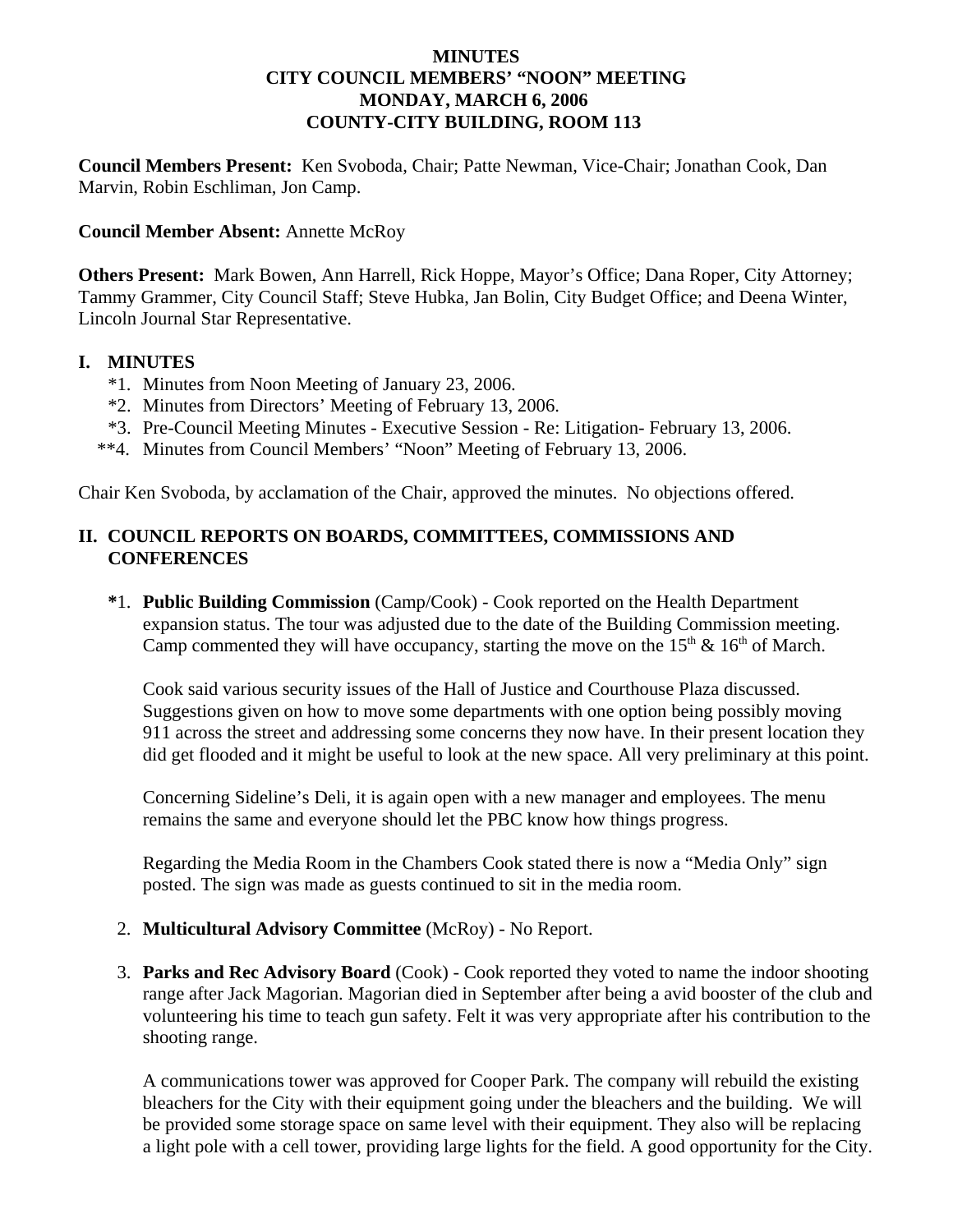Talked about the Parks Bond issue and working to provide information to the public.

4. **Joint Budget Committee** - (Newman/McRoy) - Newman was unable to attend and McRoy stated the vast majority of the meeting is in the CSI (Community Services Initiative) Report.

# **OTHER MEETINGS REPORTS** - **NONE**

## **III. APPOINTMENTS/REAPPOINTMENTS**

Hoppe commented today's vote was regarding Michael Cornelius for Planning Commission. Cook asked Eschliman if the RTSD (Railroad Transportation Safety District) is still an interest of hers as they had discussed the committee previously. Eschliman commented other committees approached her since then and would like to discuss. Svoboda commented now would be the time for thoughts on joining. There is a meeting tomorrow and the committee will be short a member. Eschliman asked if it would be allowed to attend as a substitute for the missing member. Cook responded he didn't believe that would be allowed. Svoboda added even not going as a voting member could attend to observe. The meeting starts at 10:30 am in the Council Chambers and he would provide the information to her. Hoppe commented he would do the paperwork after a decision is reached.

# **IV. REQUESTS OF COUNCIL FROM MAYOR**

### **MARK BOWEN**

Bowen stated by next Monday will have the City Audit and Police Fire Pension Audit ready for Pre-Councils in the morning. Possibly start at 10:00 a.m., allowing a half hour for each.

Also, the Aquila franchise time line is approaching and prior to public hearing could have a Pre-Council, on March  $20<sup>th</sup>$ , outlining what the franchise consists of. Cooks asked what type of authority the Council has. Bowen replied it is a franchise with the City, and we have that authority. Will not be doing rates specifically, but is the ability to serve in the City. Bowen thought a Pre-Council as we do not consider issues like this often and could ask questions regarding terms of rates, service, or anything. Cook questioned whether Pedersen of the City Attorney's Office could send a memo, outlining the process of the franchise, and the potential basis for possible turn down of their renewal. Bowen replied could do it that way or have a Pre-Council to discuss. Svoboda stated the reason for having a Pre-Council would be to have direction from the Council on any red flags that might exist. Bowen added if there's any particular concerns or issues that may, or may not, be relevant to the franchise and be able to discuss. Svoboda stated we'll have the City Attorney's Office do a memo and then Council will determine whether we still want to do a Pre-Council based on information received.

# **ANN HARRELL - NO COMMENTS**

## **RICK HOPPE - NO FURTHER COMMENTS**

## **DANA ROPER, CITY ATTORNEY - NO COMMENTS**

## **V. MISCELLANEOUS**

**\*1. Discussion continued regarding the Lancaster County Agricultural Society Board Advisory Panel nominations**. Harrell stated to clarify that the Event Center is relatively flexible. In conversation with Snover, believe he thought Council would appoint a community person to represent Council, but when questioned on the person being a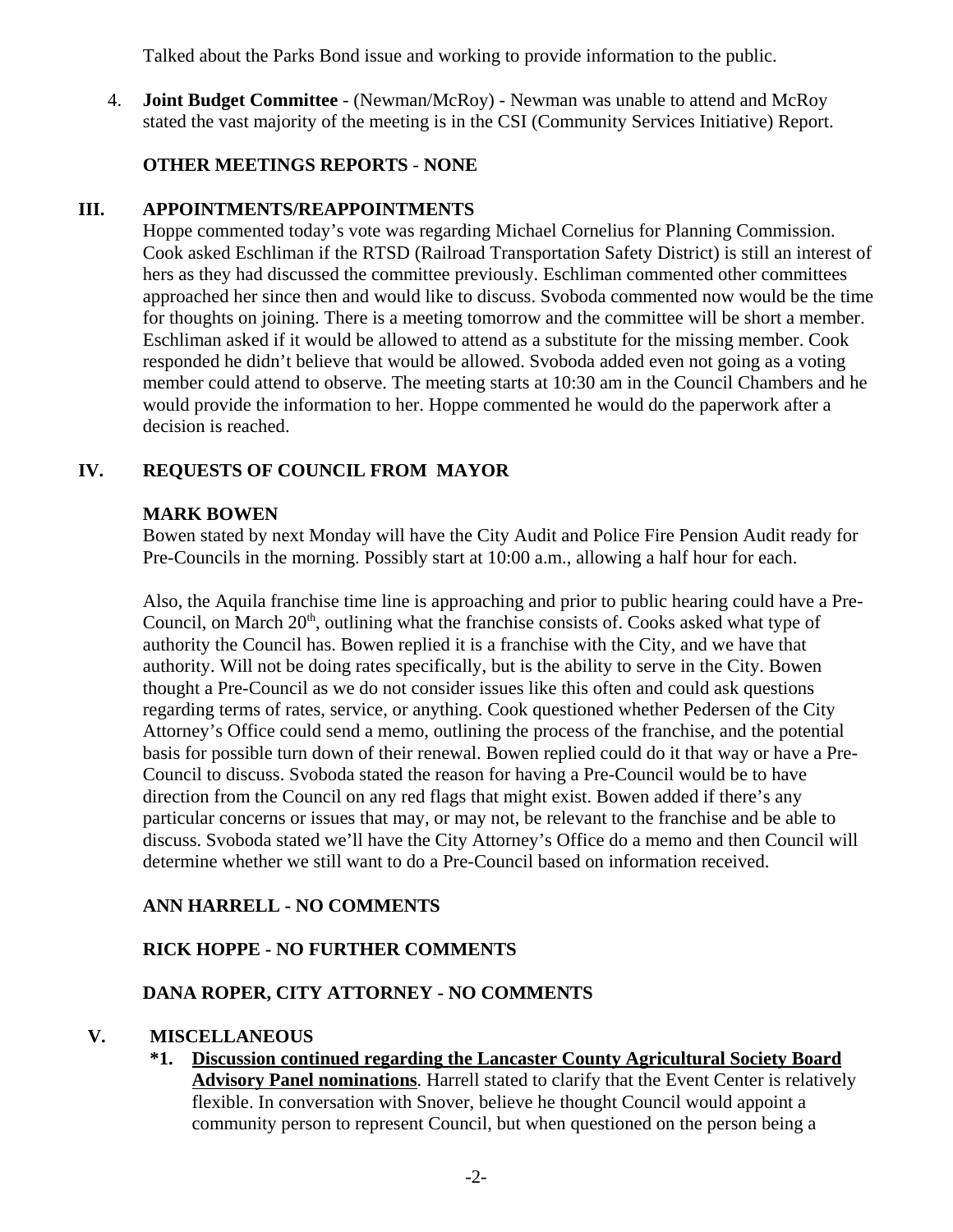community person, or elected official, he thought it would be Council's call. Harrell stated her sense was they first meant community person, going in the same direction as the County Board when they appointed a non-elected person. They did ask for two names in order to select one, but thinks they would accept one. Requested the name(s) be sent by next Monday. Harrell did tell Snover the Council had not met for a couple of weeks and he understood.

Svoboda asked for comments or suggestions saying if anyone had suggestions for names to submit to him and he'll contact the individuals to see if they're willing to serve, based on the limited information of meeting dates, time frame, and time commitments. Harrell thought those things had not been established yet. Marvin knew of two people. Svoboda reiterated send the names, he'll contact and see if they're interested in serving. If there are no other names received before Monday we can move forward and see if both of them want to serve.

#### \***2. Discussion on Council Budget**

Svoboda called on Hubka, Budget Officer. (**Budget handout distributed**) Hubka stated budget requests received from all other City department except the City Council. In order to compile items for review by the Mayor need a budget request from the Council. Bolin had summarized and Hubka gave Grammer line items, like long-term disability, insurance costs, Information Services costs, and the largest being the status of the open position, what will be requested for next year, at what pay rate. Without the Council budget have revalueability from minimum to a maximum amount. Need to know what the Council is requesting to budget for next year in order to proceed.

 Svoboda opened for discussion. Marvin stated the budget went from \$237,000 to \$306,000, is this correct? Bolin stated the Council is actually under budget, under the 97% now, but they (Budget office) took the open position and filled at an entry level of that position. If Council chooses to change the Budget Office can. Marvin stated even without Ray the salary is budgeted in for '05-'06. Bolin responded on '06-'07 budget for Ray's position it's at an entry level. Marvin then asked about '05-'06, shows regular salaries of \$246,000 versus '04-'05 of \$162,000. Why the \$80,000 increase? Camp said it should be because of the wage increase, with Svoboda agreeing it would be the Council pay raise.

Marvin stated we would be down then, '04-'05 to '05-'06 and thinks if the position hasn't been filled we would have accumulated unexpended cash, with Camp adding unused appropriations. Marvin said with a delay could carry into the next year with the point being of allocating this \$45,000. For instance hiring someone at \$65,000 it would carry over and could help cover the cost of the person for a year?

Hubka said try not to use carry over from one year to fund the next, as it would not be appropriating or accurately reflecting the cost, if appropriations were carried over. Need to budget the cost of the position for the year, whatever the position is. Marvin asked what happens to the expended cash? Hubka answered it gets re-appropriated and can be used for other purposes, but the policy has always been not to use carry over re-appropriations. Need the true cost of budgeting in a future year. Can use for furniture, or one time type of expenses, but not on staff.

Marvin asked if it isn't spent does it roll back to Finance, or? Hubka responded saying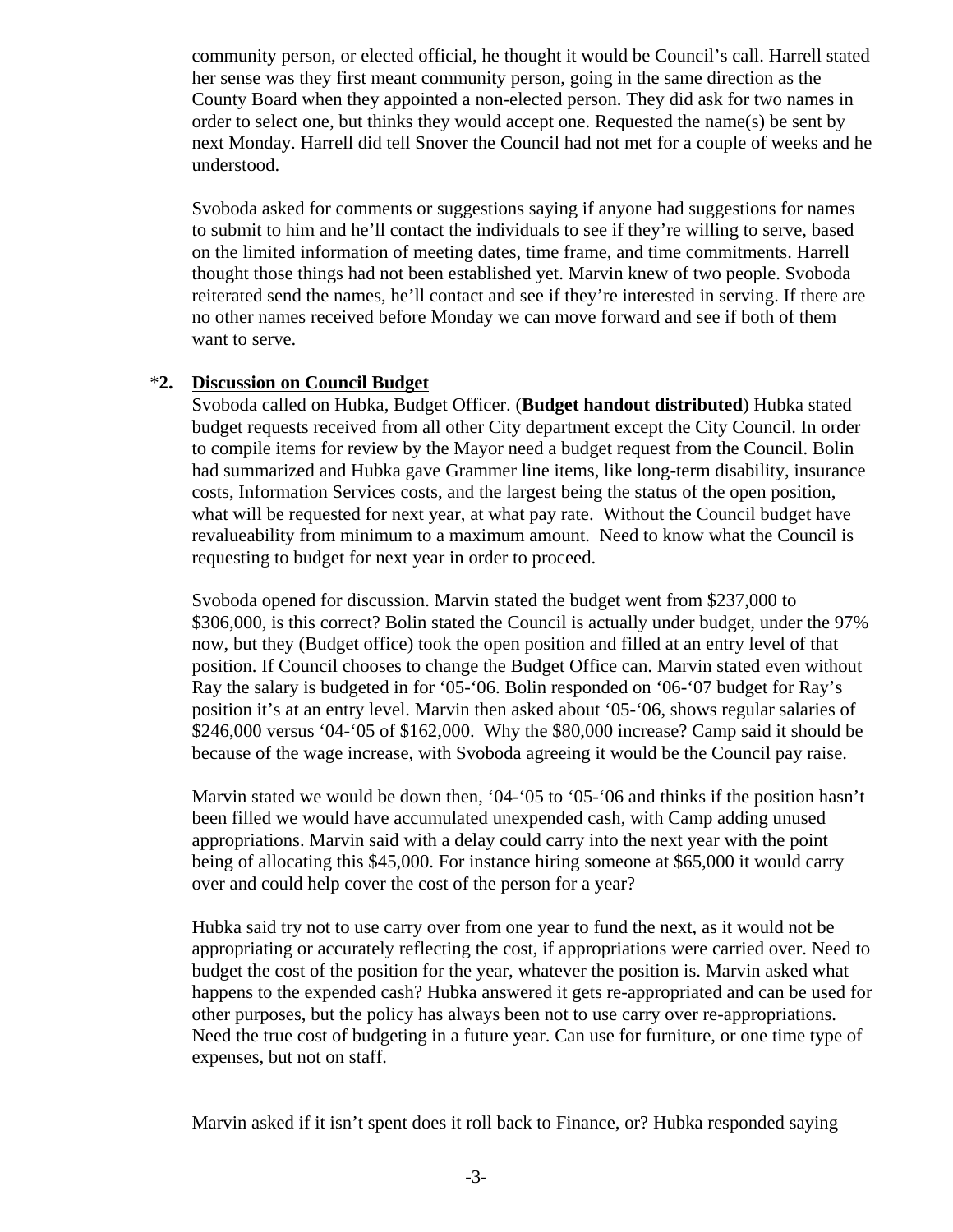individual departments usually carry over from year to year. If a year comes along where the department needs extra money, possibly a one time expenditure, it would be available. Can be carried forward for a number of years before there's a need to spend it. The department doesn't have to spend it right away or lose it.

Camp said he and Newman were on the Auditor's Position Committee, which was shifted to Council for approval. Was it just a matter of shifting the finance to Council? Hubka answered affirmatively, adding at this point it's in the Finance Department budget.

Svoboda stated he has been visiting with Personnel regarding discussion of Grammer's current position, Ray's old position, and if a position exists between the two to move Grammer into, or possibly into the senior position, which he didn't believe would be very much. Hubka stated it would probably be a five percent increase. Svoboda added that in Council discussion really have not looked at replacing Joan with a staff person at that level. Possibly more of a cross training of all current staff, between City and County, making sure everybody was trained. With this in mind the discussion now is not to replace office staff but to bring in a para professional to profession level person, like a legislative aide. Have received information from Taute regarding that level but haven't had a full discussion on what direction we would go.

Camp asked how it would be earmarked on the analysis here. Hubka answered it's a matter of knowing what the Council wants, getting numbers together, inserting it in order to proceed. Hubka said Svoboda mentioned a para-professional to a professional. Svoboda said that was in discussion but they would narrow the options.

Cook stated Finance needs numbers to plug in as they put together the budget. If we approve the final budget we would still be able to change the number in our own budget to the decisions we make. Would be very helpful to have numbers close to what we might do.

Camp added the more accurate information in our budget makes it easier to have things in the Mayor's budget, and to keep them there, rather than trying to find money later.

Bowen stated in order to comply with budget directions, is the need to be at 97%. Can add to your current budget and still be at 97%, and later decide where to use. Asked Hubka to identify what FTE it might go into. Hubka said the \$8,500, could take Ray's current salary and if you add \$8,500 to it. Bolin added it's the entry level of Ray's position, so could add \$8,500. Bowen stated that would be the place marker now. Hubka added if the decision was made to hire a legislative type assistant and the person wasn't hired at the start of the fiscal year, might be able to fit person into the dollar amount. Marvin asked if they would be able to use the carryover from this year to cover the deficit in subsequent years. Hubka responded he wouldn't suggest doing as it's not good policy.

Camp thought a historical line was taken with the City Council with the budget being fairly flat other than the compensation increases. A couple of years before had stopped the discretionary funds. With this in mind doesn't mind any heat the Council may receive if we proposed over the range of what's being asked for just because it's a new position. Have been without for a while and would recommend a full year \$75,000 for benefits and compensation. Throwing this number on the table. The benefits are probably 30% to 40% of the City's pay structure, so maybe the \$50,000 range. Hubka stated benefits go in general expense and don't have to be shown in the budget. Svoboda then stated the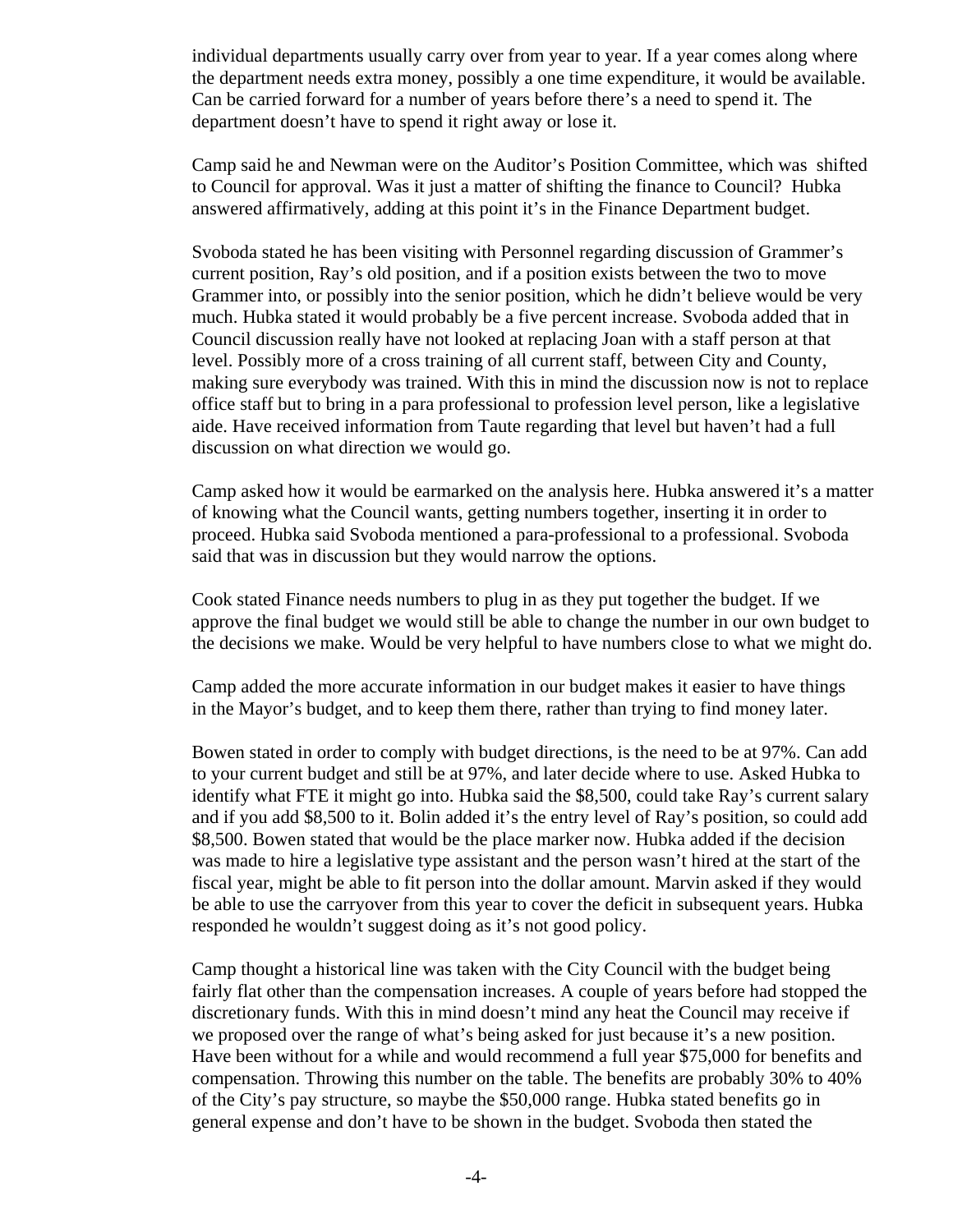\$55,000 to \$60,000 range.

Newman questioned the printing cost, and how it bounces around. Went from 57 to 87 and back down to 51. As the office went paperless why hasn't this decreased? Grammer stated it bounces around depending on the correspondence received. Do make copies for packets; the Director's agenda for the office, the press. Newman then commented on the \$6,000 printing for '04-'05, stating the number seemed huge. Grammer responded that Ray use to do the budget, and she's not sure. Meyer also used the copier but uses the County code for County correspondence. Newman had questions on how to guess for next year based on this information.

Cook added the addendum is photocopied but goes on line after the meeting. Would it be necessary to make paper copy for the press as it would be on line? Why would press get a special copy? Grammer stated the copies stay in our office. Newman asked Roper if it's a legal requirement to which he replied he didn't think so. Cook said why make hard copy at all unless it's for the purpose of archiving. Roper added Ross needs one but doesn't know the Council office needs one legally. Grammer added with Ross it's totally different. For the press she keeps copies for two weeks in the press packet and then they're disposed of. Camp asked Tina (Press) if she would mind reviewing on line. Tina responded she was informed there were things in the hard copy that were not on line, but couldn't give an example. Grammer stated everything in the packet is on line.

Marvin thought possibly to take a quick vote to suspend copies. Svoboda said it probably amounts to a ream of paper a year and stated the Council should deal with the large issues instead of micro-managing, at least in this budget. If a miscellaneous discussion is needed could do next week. Camp added just to see and have information on the reason why printing went up. Svoboda suggested doing a five year review to see why it was low one year, which could be a misprint. Camp said for least know why we went from \$600.00 to \$6,000.00 on our printing. Svoboda said doing a five year review to see why it was so low one year, obviously a misprint. There's no way that printing could be \$600.00.

Cook said they charge per page, and machine maintenance is in the paper cost. Svoboda stated might be the way it was calculated as photocopying was \$4,100 that year and other items are \$2,600, \$3,200, with printing being \$601, which almost looks like an offset, except for year five of \$6,000. Camp said he'd like to know why the \$6,000 on printing.

Svoboda interjected they should deal with personnel now. For early discussion purposes is anyone opposed to doing \$60,000. Bowen added to have the 97% you have \$8,500 which can be added to your budget.

Marvin added he thinks at this stage should do the 97% and argue the other. Camp answered he would go the other way, if we don't put it in now it's more challenging later. Svoboda said that's why in the Mayor's budget she had police officers and fire fighters. Doesn't meet the 97% but would be a new position and should have flexibility, like Camp said, of putting the number in now, because it's a restructuring of personnel costs.

Eschliman asked for clarification on Ray's base salary/position. Hubka replied it would be \$27,175, with Eschliman adding that going by that budget there would be \$27,175 plus \$8,504 available for the position. Hubka cautioned Council as there are other line items in the budget, which were talked about finalizing.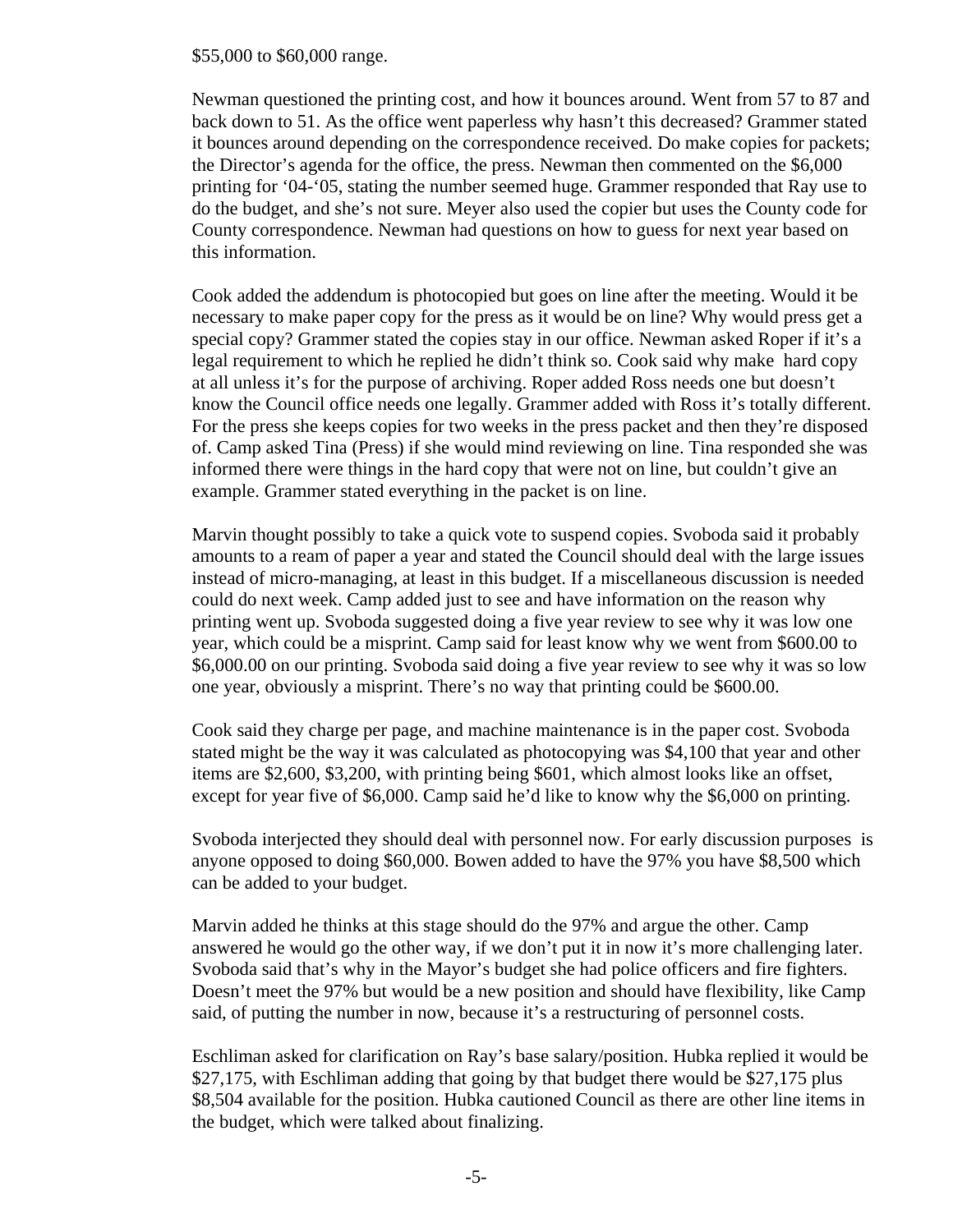Svoboda thought Cook was in favor of putting the \$60,000 in. Marvin and Newman opposed to putting \$60,000 in as a new position? Marvin answered he's okay with the 97% with Eschliman adding she would feel more comfortable complying with the 97% but that only gives us \$35,000. Svoboda said it's three to three. Cook added it's a place holder, doesn't matter either way. Camp added for reference, billed 104% at 7% of our budget is over \$20,000 so really close to the \$60,000.

Newman suggested delaying for six months, as it will be that time frame to find the person and interview. Camp suggested making it 104% lid with Svoboda stating to stay with the 97% and then plug the number in. If a person is hired we'll determine the office space for them to use.

Hubka said if Grammer, in conjunction with Council, would setup the other line items they could finalize the amount for the position. Svoboda stated Taute had done quite a bit of research on the position and he and Taute would put the information together.

Svoboda then brought up one expenditure presented by Grammer which is splitting the cost with the County of a automated time stamp. Our cost would be approximately \$350.00. Would be similar to what the Clerk's office has and is acceptable to the County.

Cook inspected the stamp with Meyer and does affirm it is in bad shape, and the County would pay for half, even though their stamp is in good condition. Grammer stated the Council stamp will need to be replaced shortly because of the years inserted. Svoboda thought it would be a small expenditure, where it is figured in.

Cook reiterated the price of the date stamp being \$700.00. Grammer replied it would be \$664.00, having the ability to stamp the time, date, received by Lincoln City Council or the Lancaster County Board. On all documents stamped both department names will appear. Cook wondered if that mattered, as clearly now the County Board doesn't receive our correspondence, or vice versa, with Meyer opening all mail. Svoboda suggested letting staff figure out but would be an expenditure of \$330.00. Grammer stated their stamp being used was ordered in '97 and truly the office needs a new stamp. Svoboda asked Hubka if he had enough direction from the Council? Hubka believed so as long as Grammer and Svoboda finalize the other numbers.

- 3. **City Council Member Appointment to the Visitors Promotion Council** Following discussion, Robin Eschliman was appointed to be the Council representative to the Visitors Promotion Council Committee which was previously held by Councilman Werner.
- 4. **Discussion on Council Distribution Policy** (Requested by Jon Camp)

Camp stated he's received correspondence and doesn't know where it comes from, specifically an article from the New York Times. Newman questioned Grammer if she knew, and Grammer stated there was no name, just faxed in. Marvin said if it's on the voting discussion he would think it came from a person in Beatrice.

Camp said he receives quite a bit of unsolicited correspondence. Possibly give Grammer discretion as he doesn't think it should have been photocopied. A waste of time and paper. Camp stated if someone sends correspondence with no name, or anything else, should be pitched. Cook added return addresses on email often doesn't identify the person, they just send in items, and that would be fine, and doesn't think Grammer should pitch those out.